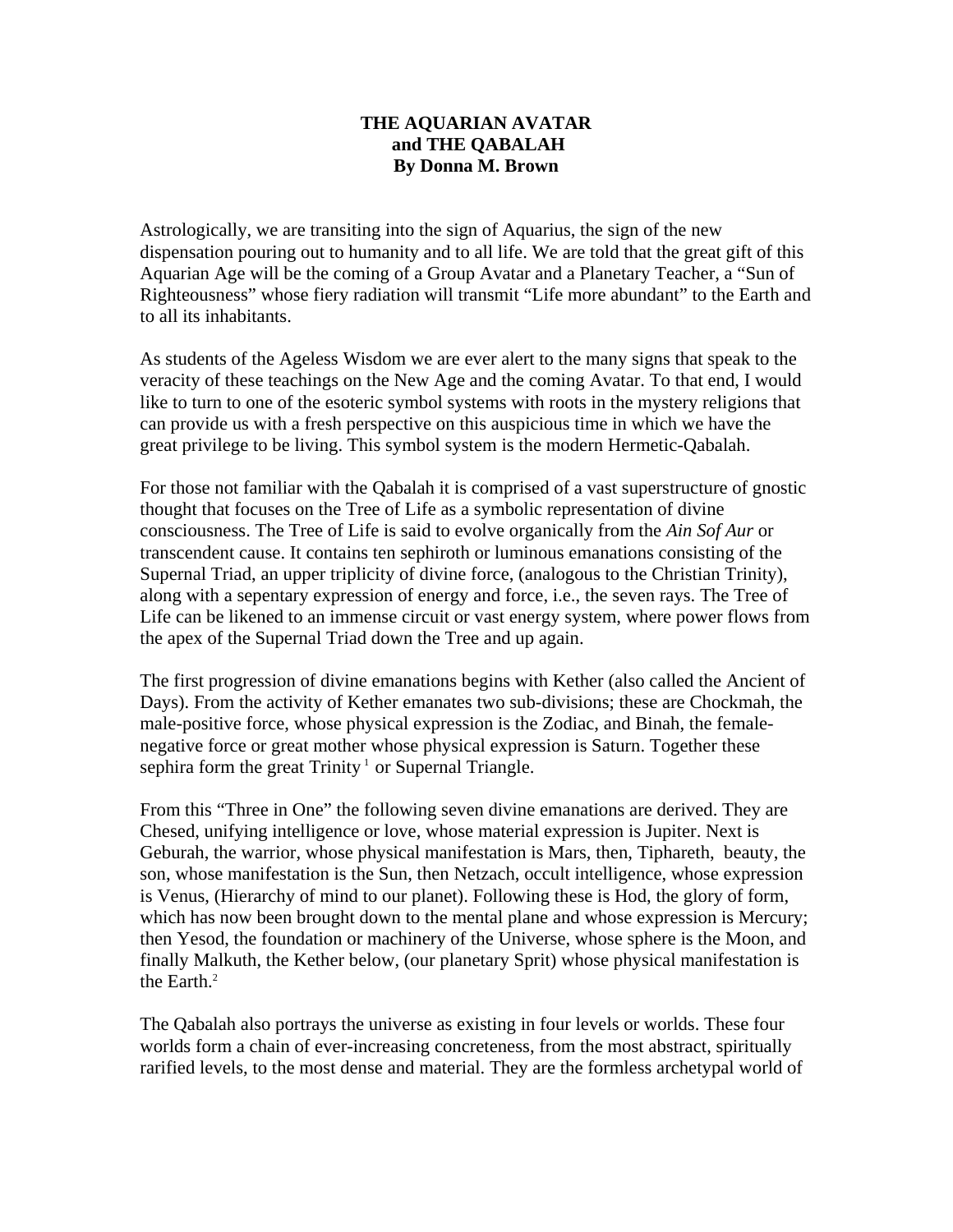pure spirit, the creative world of pure intellect, the formative world of subtle patterns behind or underlying matter, and the active world of the material universe.<sup>3</sup> This is important to keep in mind, as it speaks to the multidimensionality of the Tree and the various expression of the sephiroth within each of these four worlds. For example, it explains why Tiphareth (#6 on the Tree) can be seen as signifying individuation, Christ Consciousness *and* the Cosmic Christ. The multidimensional nature of the Tree might also be said to encompass the cosmic, solar, planetary and human levels.



The Tree itself is divided into three Pillars; the sephiroth on the right side are on the *Pillar of Mercy* or Mother, those on the left are on the *Pillar of Severity,* Father or Will, and those in the center are on the *Pillar of Equilibrium,*  consciousness or Son. Through a "Science of Triangles" each sephira is balanced by its opposite with the sephria on the center pillar of the Tree. The process of synthesis and harmonization is an important part of the practical work with the Hermetic-Qabalah since it is from the Pillar of Equilibrium (or Noble Middle Path) that the individual and the group can invoke and evoke higher, more refined spiritual energies. Self realization occurs when the initiate realizes all ten sephiroth, via the major Trinity of Triads within him or herself.

(Diagram # 1: The Descending Lightening Flash)

One of the meditative aids used for ascending the Tree is the Major Arcana of the Tarot. These cards or trumps might be said to represent a synthesis of the chief symbolic languages: numerical, geometrical, astrological, mythological and theosophical.<sup>4</sup> Used in conjunction with the Tree, they constitute a rich ontological system that can be used for penetrating deeper into the essence of being.

The twenty-two Trump or Court Cards are allocated to the Paths running between the ten emanations on the Tree. These give us the thirty-two Paths to Wisdom or steps to the initiations. When these paths have been traversed both up and down the Tree, we have the sixty-four ways of manifestation, the sixty-four Hexagrams of the I Ching and the sixty-four members of the occult Hierarchy. 5 (The occult Hierarchy is primarily concerned with the unfoldment of the Egoic Lotus in the Heavenly Man and in humanity.)

While path-working on the Tree will necessarily involve working with all ten emanations and all twenty-two Major Arcana, the focus of this paper will be on the synthetic Middle Pillar and those cards that constitute the path of alignment from Tiphareth, ( # 6, the Self or Christ within) into Daath (Knowledge or Meaning). Daath is the sephira that leads into the Supernal or Logic Triangle. This link or bridge built up between the aforementioned sephiroth can be likened to both the individual and planetary Antahkarana and to the emergence of the Aquarian Group Avatar, i.e., the knowers of God in varying degrees.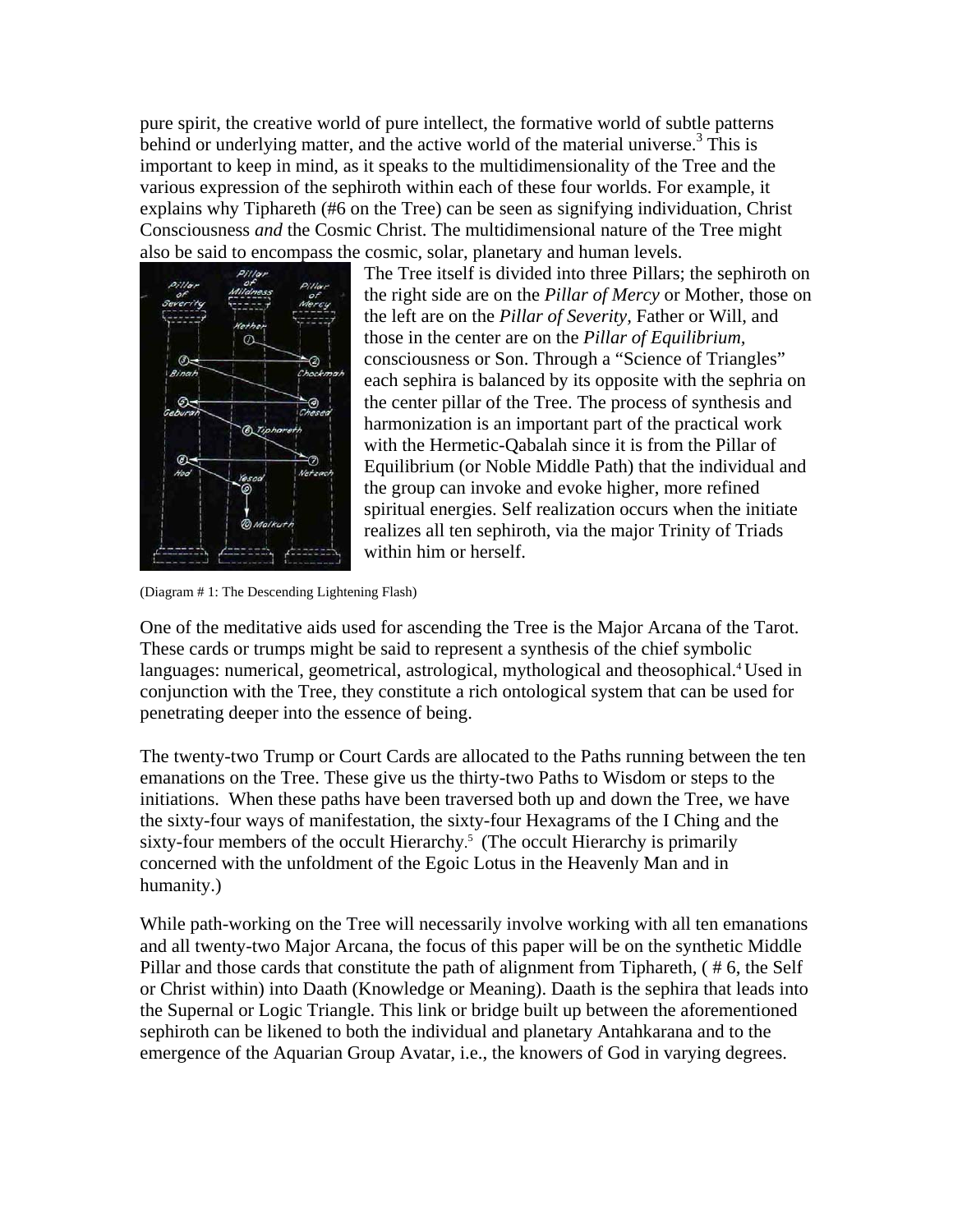Tiphareth or Beauty is, for our purposes, the starting point. But before proceeding to Triphareth it is important to bear in mind that the Tree can be viewed from the perspective of both the individual and the group, and in terms of past, present or



future. The glyph of the Tree is a compound symbol reflecting both macrocosmic and microcosmic evolutionary processes.

It is also necessary to give some additional background on the sephira preceding Tiphareth. The first rung of spiritual ascent begins with # 10, Malkuth, the Kingdom. Malkuth pertains to manifest creation and to the world of appearances. It represents the physical world, the physical body and the animal instincts. However, it is also Spirit vibrating at its lowest level. To describe it in another way, Kether is in Malkuth and Malkuth is in Kether. This reveals a correspondence to the Seventh Ray.

Yesod, # 9, the Foundation, corresponds to Pisces and the Moon, to the past and the etheric world. Hod, # 8, is the concrete mind or passive recognition, and # 7, Netzach, represents the astral world, the emotions and emotional control. When the various

energies in each are realized and brought into balance they form what is known as the Astral Triangle. This Triad also represents the multiplicity of forms.

From this lower Triad the aspirant progresses to Tiphareth or Beauty, located in the nerve center (#6) or at the Heart of the Tree. Tiphareth is regarded as the "Mediating Intelligence" where the upper sephiroth may enter into communication with the lower ones. "The powers of all the other sephiroth flow into Tiphareth where they are balanced, synthesized and sanctified."<sup>6</sup> From Tiphareth it becomes possible to work in group formation.

Tiphareth is also the path that has more or less direct access to Kether, the Crown, or Infinite Source on the Tree. At its lowest level, Tiphareth is the integrated human being, a vision of the Soul or Soul Contact. At higher levels, it signifies the inner Christ, the human Soul, the Causal world and the first of the great initiations.

Tiphareth ultimately synthesizes or balances with Geburah, the Warrior or Strength, and with Chesed or Mercy, forming what is known as the Ethical Triangle.<sup>7</sup> Geburah is discipline, endurance, steadfast determination and the controlled and purposeful use of energy. Chesed is love, beneficence, compassion and generosity. When these are brought into a balance we see the beauteous reflection of "His Mercy that endureth forever."

Not surprisingly, the Tarot card allocated to this sephira is  $L<sup>3</sup>$  Amoureux, usually translated as The Lover(s). Its inner meaning, however, is closer to "he who is enamored,"<sup>8</sup> signifying the yearning for and creation of harmonious relationship and brotherhood, the ability to think in the heart, and Love as a unifying and healing force. It also speaks to the development of right choice or discrimination, to freedom from the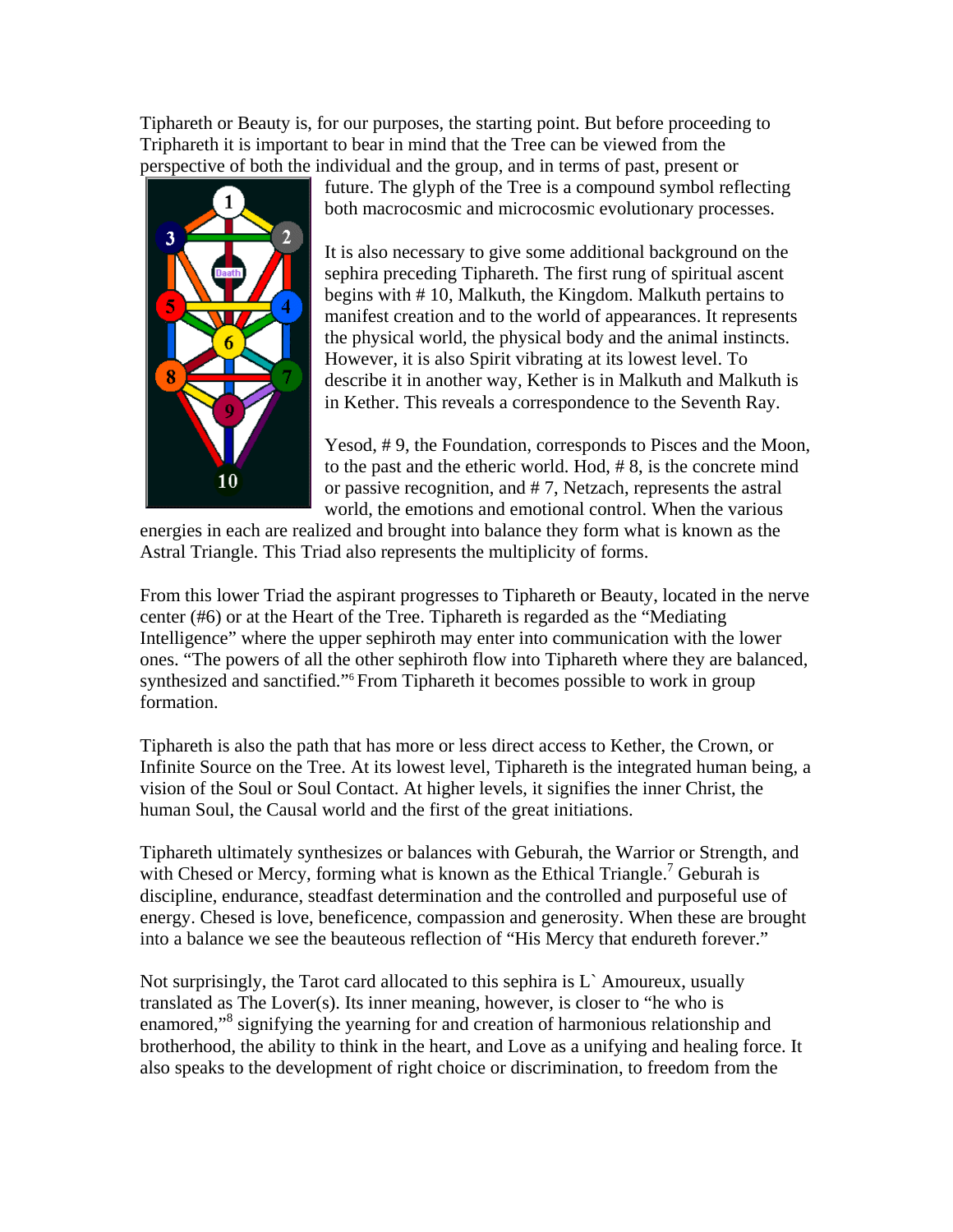separative, lower self, to the ability to hold "a point of tension" and to the expression of Soul Love and Solar Light. Tiphareth, therefore, is our essential nature, the Observer or Self. We might also view it as the First Divine Recognition – the recognition of the soulinfused personality which serves as the core of group will and action. Tiphareth expresses as an outpouring of love, consciousness and harmony which is directed into the world of human endeavour *and* into the higher formless worlds.



Tiphareth then, is the heart of the group organism, "who in the fullness of time and through the work of evolution, and embodying the group ideas (abstracted from the higher sephira on the Tree) and demonstrating the group nature, can manifest in a small way the true significance of the body of Christ"….*Treatise on White Magic.* 

From Tiphareth we can ascend further up the Tree into the transpersonal or universal realms. But along the path and between Tiphareth and the direct influences of the supernal spheres, is the "invisible" sephira of Daath. Also known as the Door and the Abyss, Daath is said to "veil" the upper Triad. In terms of pure Qabalistic doctrine, Daath is not represented in the Tree and is not actually considered a sephira. But the experience of Daath is requisite to cross the Abyss (the gulf or gap in consciousness) separating the

Supernal Triad (the creators) and the world below (the created.) The Qabalah states that the level of Daath is as far as the Higher Self or Soul can go. Those seeking union with the Divine "must leap across the Abyss, fearlessly and unaided, creating for him/herself the transition of Daath."9

Another important idea associated with Daath is that of knowledge of or conversation with the Holy Guardian Angel, i.e., Angel of the Presence. This idea refers to the fusion of personal light, Soul light and the light of the Presence. The ultimate experience of Daath, however, involves willfully relinquishing one's acquired powers. In other words, Daath requires a willing sacrifice to God's Will. These ideas are clearly suggestive of the need for building the Antahkarana and facing the encounter between the Angel and the Dweller. Entrance into Daath represents development of the intuitive faculties, the higher initiations and ultimately, Monadic realization.

The sign allocated to this part of the path is Aquarius, and its symbolic representative is "The Star." Our Sun's present transit into the sign of Aquarius and its relationship to this part of the Tree should be looked at with special interest since it represents a highly potent confluence of energies. It speaks to developments that are currently taking place on both the individual, planetary and systemic levels.

The glyph of Aquarius gives us some hints about the influences at play. It consists of two jagged or wavy lines, one on top of the other. The upper line might be seen as the Door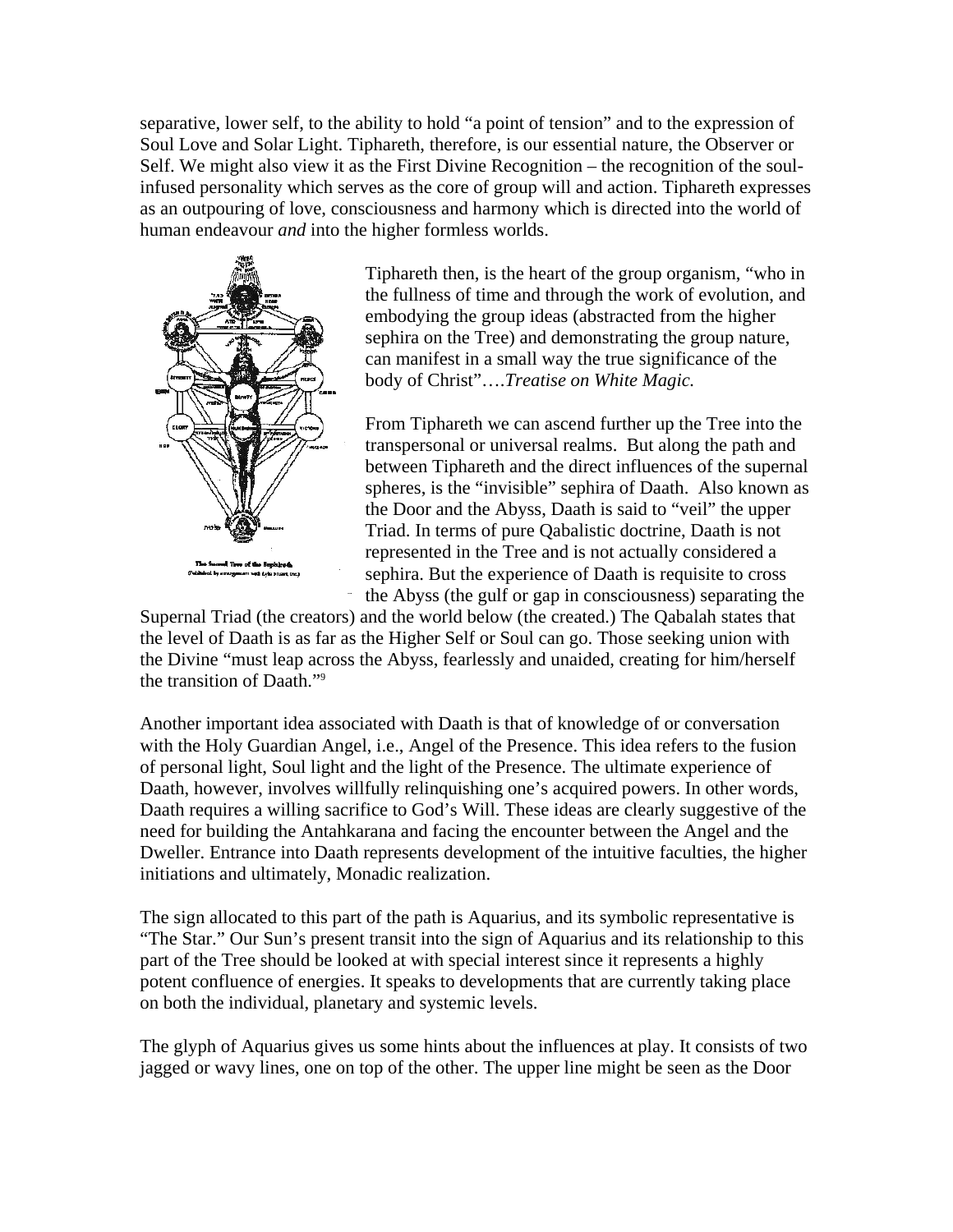leading into the formless and fiery worlds and into the realm of the supernals. The lower line might be viewed as the Abyss or the test of knowledge, science and power that, if misused or disconnected from the preceding sephiroth, can take the individual or group back down the Tree into the deep sleep and bondage of Malkuth. This dual vibration has special relevance when seen in the light of the tremendous scientific and technological advancements presently at the disposal of humankind and to the amassing of vast stores of knowledge, wealth and power. It suggests that humanity is on the threshold of realizing its inherent potential to co-create a new world. But it also suggests the importance of linking heart and head to prevent certain and unexpected dangers. These ideas seem to be borne out by the Tibetan's comments that Aquarius is a dual sign and signifies two vibrations.<sup>10</sup>

Looking at the lines or waves of this glyph from another perspective, we can see that they convey the idea of motion or the ability to move from place to place (perhaps an electromagnetic frequency).<sup>11</sup> The upper line represents the higher Aquarian vibration, divine inspiration and the intuitive aspect of the mind dispensing higher knowledge and great ideas to the rational, concrete mind (the lower line.) From this we can see that Aquarius brings about a free flow of ideas and interconnectedness. It also facilitates the development of insight, intuition and direct knowledge. In this context, we might see Aquarian energies as contributing to the development of the so called "global brain" with its potential for global illumination, transformation and initiation.



The Star Card graphically depicts this process on both the individual and collective levels. But before turning to the symbolism it contains, let us look at the Hebrew letter frequently allocated to this Card, which some ascribe to *Pe*. *Pe* is said to represent the influence of the macrocosmos on humankind.<sup>12</sup> It stands for liberation, inspiration and spiritual perception. It is also said to represent the mouth and the tongue, which gives the teacher, the spiritual visionary or group, great powers of communication and the ability to broadcast or dispense the water of consciousness and of "life more abundant" to others.

The symbolic language of the card communicates much of the same, indicating the nourishing of humanity's spiritual consciousness via the spark of universality. This spark of

universality is suggested by the great central Star, which can be viewed as having reference to Kether, the symbol of Divine Fire and Life concentrated and radiated from all the other stars. The seven smaller stars seem to refer to the seven sacred planets, the seven interior stars, and the seven great ashrams, all of which imply the presence of seven centers or groups of radiant psychic force. Each of these stars (there are eight in total) has eight rays of light. Esoterically the number eight symbolizes Christ energy and an emanating source for the Cosmic Christ.<sup>13</sup>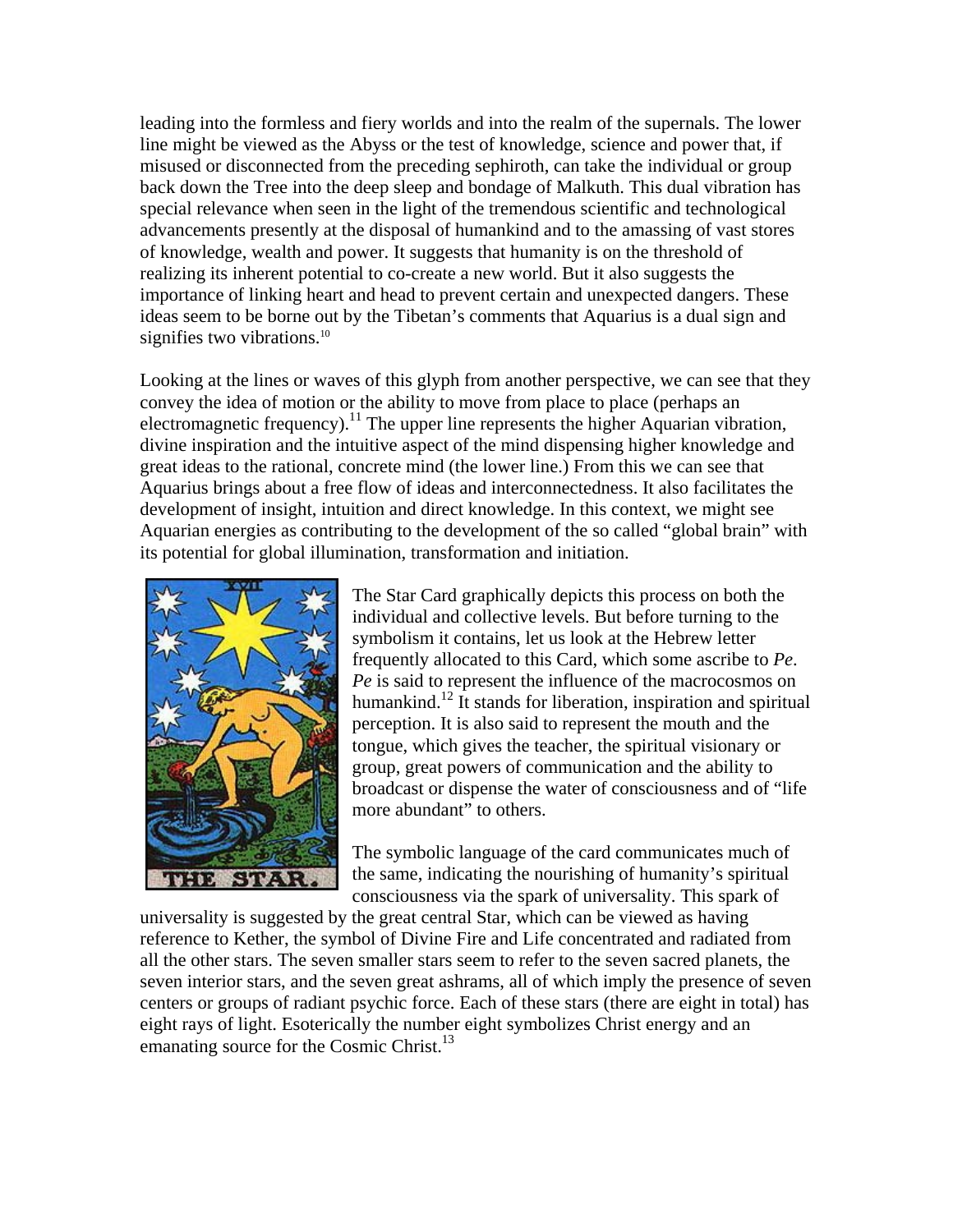However, this central star may also refer to Sirius, the Central Spiritual Sun about which our own sun revolves. Sirius is said to be the supervising and mentoring life of our system. This idea is reflected in the imagery of the card, specifically in the pool where the water flowing from the pitcher creates seven concentric rings corresponding to our sun and seven sacred planets. This correspondence is emphasized by the occult connection said to exist between Isis and Sirius<sup>14</sup> and by the fact that the energy or idea of Freedom which is so central to this path on the Tree originates in the greater Sirius system.

This idea is further depicted in the naked figure of the water bearer which suggests "unmasked or naked truth;" Isis Unveiled and the revelation of nature's mysteries.<sup>15</sup> The water bearer is shown as pouring out two streams of water (symbolic of the ocean of space) from her/his jugs. This sacramental dispensation signifies the pouring forth of stellar consciousness or the "food of the Gods," dispensed, not to just a few, but to all creation. This sprit/seed-water is brought down in the way of divine ideas from the fiery realms of the Tree to the sphere of practical living. In some renditions of this card, the water bearer is shown carefully combining these life-giving waters. This suggests a "Doctrine of Synthesis," or a wise blending of all the major religious traditions and authentic systems of self-realization.<sup>16</sup> This blending represents the emergence of the One World Religion.

Looking at the Tree of Life from the angle of the Tibetan's, teachings there is clear reference to a new dispensation, to a global mind shift or awakening brought about through the aid of a group Avatar. This group, traversing the path from Tiphareth through Daath and beyond, consists of the disciples and initiates who are working with the Christ on behalf of humanity and all planetary life. They are the knowers of God emerging from within the ranks of humanity (and the Tree) who will anchor dynamic truths in the hearts and minds of people that have never before been expressed. The Coming One will utilize this group to help lift humanity into a new initiatory level of awareness.

 $\overline{a}$ 

6 Ibid., 89.

 $<sup>7</sup>$  Ibid., 32.</sup>

9 Ibid., 78.

<sup>&</sup>lt;sup>1</sup> Vera Stanley Adler, *The Initiation of the World*, (New York: Weiser Books, 1939) 133.

 $<sup>2</sup>$  Ibid., 134.</sup>

<sup>3</sup> Robert Wang, *The Qabalistic Tarot*, (New York: Weiser Books, 1987) 39.

<sup>4</sup> Mayananda, *The Horus Arrangement,* (London: Zeus Press, 1963) 11.

<sup>5</sup> Alder, *The Initiation of the World,* 135.

<sup>8</sup> Mayananda*, The Horus Arrangement*, 166.